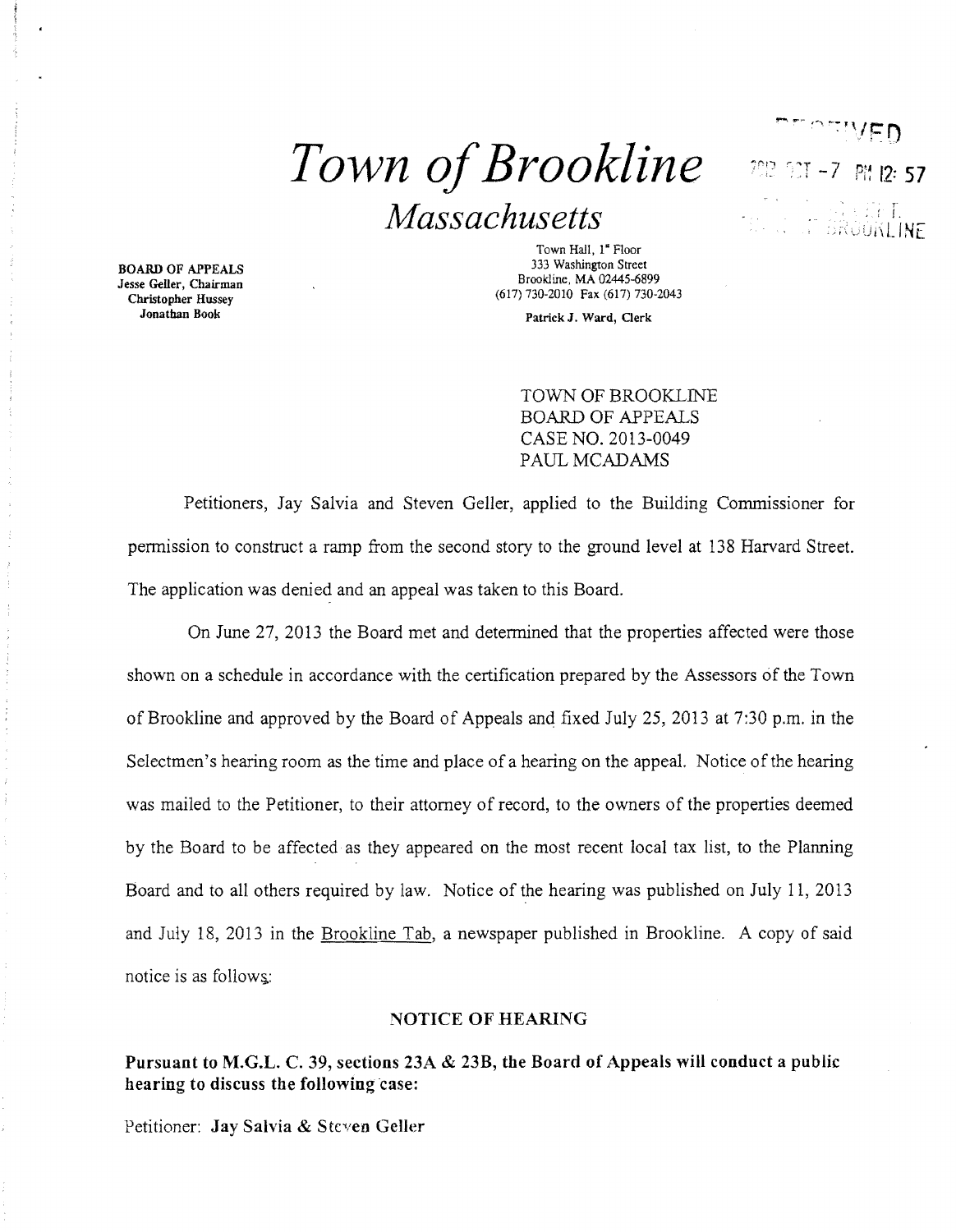Owner: Paul McAdams Location of Premises: 138 Harvard Street Date of Hearing: July 25, 2013 Time of Hearing: 7:30 p.m. Place of Hearing: Selectmen's Hearing Room, 6<sup>th</sup> Floor

A public hearing will be held for a variance and/or special permit from:

- 1. Section 5.09.2.a: Design Review
- 2. Section 5.43: Exceptions to Yard & Setback Requirements
- 3. Section 5.50: Front Yard Requirements
- 4. Section 5.51: Projections into the Front Yard
- 5. Section 5.60: Side Yard Requirements
- 6. Section 5.61: Projections into the Side Yard
- 7. Section 5.64: Side Yards for Non-Dwelling Uses in Business or Industrial Districts
- 8. Section 5.70: Rear Yard Requirements
- 9. Section 5.71: Projections into the Rear Yard
- 10. Section 5.73: Rear Yards in Business and Industrial Districts
- 11. Section 8.02.2: Alteration or Extension

of the Zoning By-Law to construct an attached single-family for a second dwelling unit.

Said premise located in a L-1.0 district.

*Hearings, once opened, may be continued by the Chair to a date and time certain. No further notice will be mailed to abutters or advertised in the TAB. Questions regarding whether a hearing has been continued, or the date and time ofany hearing may be directed to the Zoning Administrator at* 617-734-2134 *or check meeting calendar at:http://calendars.town.brookline.ma.usIMasterTownCalandarl?FormID=158.* 

*The Town of Brookline does not discriminate on the basis of disability in admission to, access to, or operations of its programs, services or activities. Individuals who need auxiliary aids for*  effective communication in programs and services of the Town of Brookline are invited to make *their needs known to the ADA Coordinator, Stephen Bressler, Town of Brookline,* 11 *Pierce Street, Brookline, MA 02445. Telephone:* (617) *730-2330; TDD* (617) *730-2327.* 

## Jesse Geller Christopher Hussey Jonathan Book

At the time and place specified in the notice, this Board held a public hearing. Present at the hearing was Zoning Board of Appeals Chairman Jesse Geller, and Board Members Mark Zuroff and Johanna Schneider. The case was presented by the attorney for the petitioner, Robert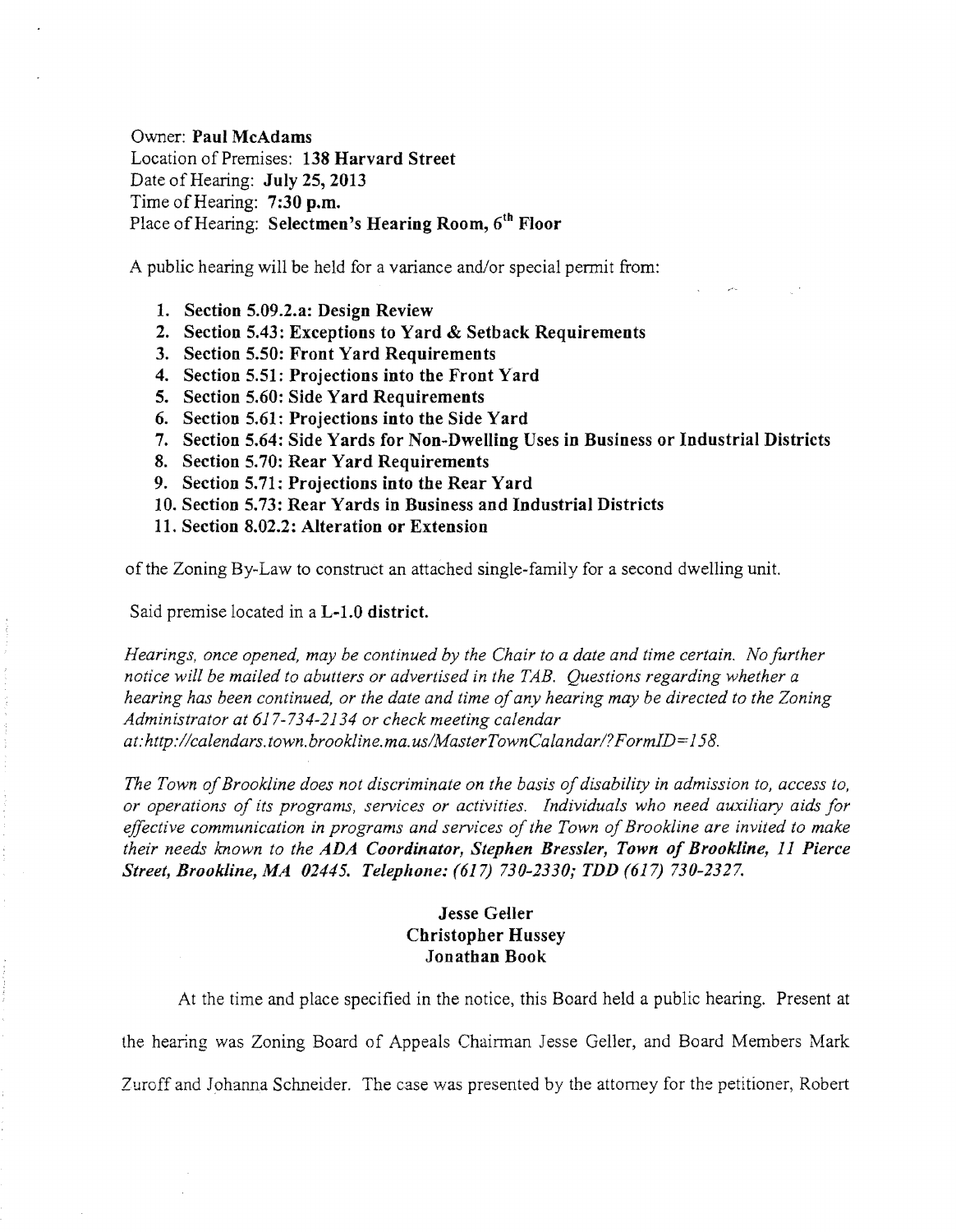L. Allen, Jr., Law Office of Robert L. Allen, Jr. LLP, 300 Washington Street, Second Floor, Brookline, Massachusetts 02445. Also in attendance was Steven Geller, the petitioner, Jarrod Monin of Bright Horizons, Mike Lindstrom and Meryl Nistler of Studio MLA, the petitioners' architects, and Nate Peck, of Kaplan Construction.

Zoning Board of Appeals Chairman Jesse Geller, called the hearing to order at 7:45 p.m. Attorney Allen stated that the petitioners propose to construct a ramp with a three and one-half foot railing that will start at the ground level and will allow for ADA access to the second floor of the premises located at 138 Harvard Street.

Attorney Allen presented to the Zoning Board of Appeals with a background of the property, stating that the stilt building located at 138 Harvard Street was built in 1987 as a commercial office building. Attorney Allen stated that the property is located at the comer of Harvard Street and Auburn Street, directly across from the Stop n' Shop. Attorney Allen stated that all parking for the structure is located directly under the structure to the rear ofthe lot.

Attorney Allen stated that the petitioners are representatives of Bright Horizons Childcare. Attorney Allen stated that Bright Horizons is a daycare business with 526 daycare centers, 56 of which are located in Massachusetts. Attorney Allen stated that the petitioners plan to use the entire building as a daycare facility for approximately 113 children.

Attorney Allen stated that the ramp will provide another means of egress for infant-aged children located on the second floor. Attorney Allen stated that current access to the building includes a staircase and an elevator located directly under the building. Attorney Allen stated that the ramp will allow the daycare providers to bring strollers safely to the ground level, particularly during monthly fire alarm drills required by the state.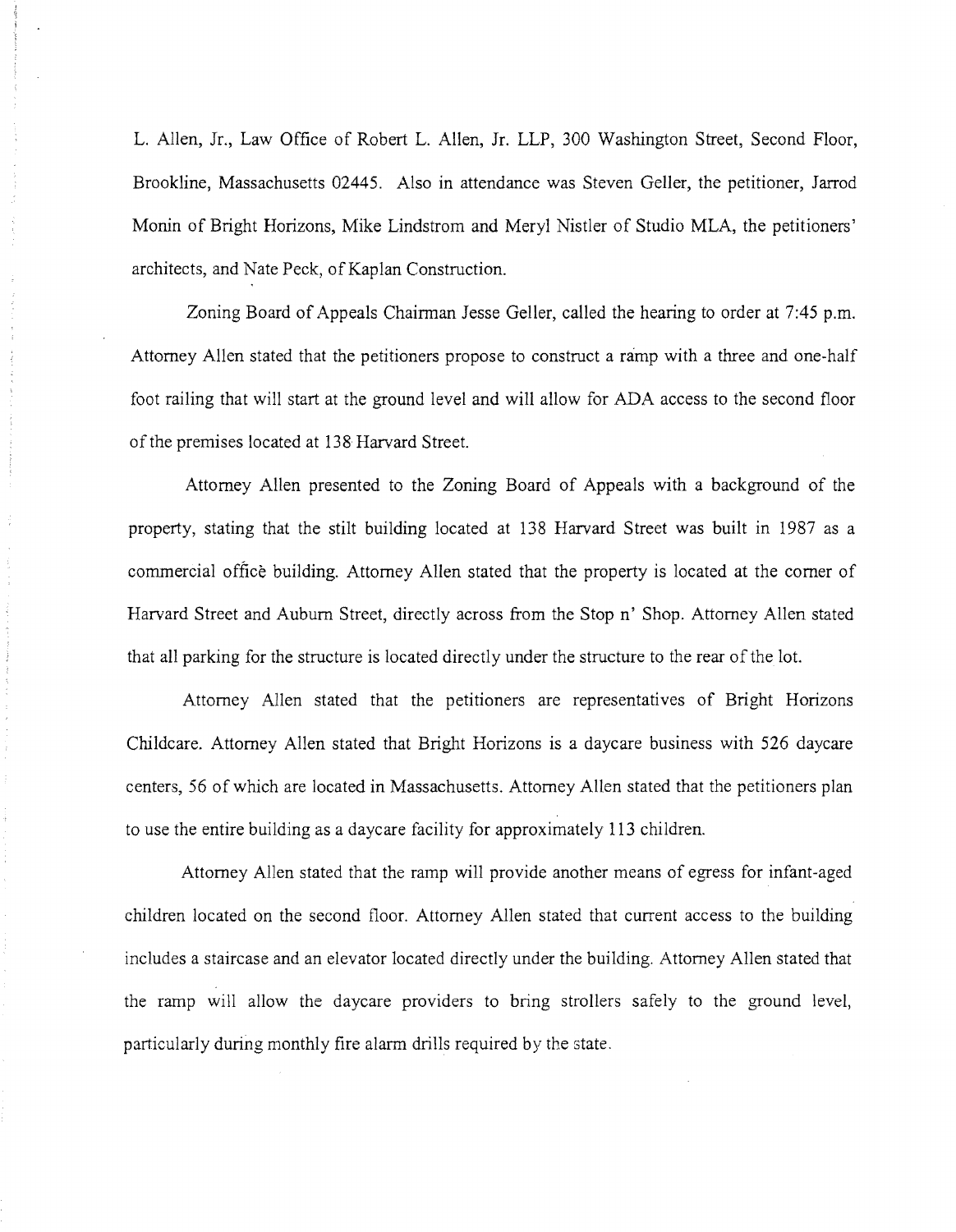Attorney Allen stated that but for construction of the ramp, this is a by-right proposal. Attorney Allen stated that one rear parking space will be displaced, but the petitioners otherwise meet all parking requirements under the Zoning By-Laws. Attorney Allen stated that remaining parking spaces in the rear will likely be used as the drop-off location for children. Attorney Allen stated that all existing pavement under the building will be converted into open space with a playground area. Furthermore, Attorney Allen stated that a new fence with shrubs along Harvard Street would serve as a counterbalancing amenity, which would improve both the vehicular and pedestrian experience along Harvard Street.

Attorney Allen stated the Planning Board commented that the ramp was too long and that there should be a staircase placed at the halfway point. Attorney Allen stated that the petitioners' architect came up with a strategy to accommodate the stairway without forfeiting compliance with the Zoning By-Laws. The architect, Mike Lindstrom, 232 Harvard Street, presented the revised plans, which included a staircase at the mid-point of the ramp. Mr. Lindstrom stated that in order to enhance the safety of the facility, the ramp would come out of the second floor and run down the side of the building landing on Auburn Street. Mr. Lindstrom stated that a bulk of the paved area would come as natural outdoor play space for the children, the size of which is sufficient to handle one-hour morning shifts and one-hour afternoon shifts for the children. Mr. Lindstrom stated that in addition to the outdoor play space, the petitioner proposes to plant a landscape buffer along both Harvard Street and Auburn Street.

Attorney Allen next brought to the Zoning Board of Appeal's attention Section 9.12 of the Zoning BY-Law, entitled Administrative Review Process for Day Care Centers. Attorney Allen stated that §ection 9.12 of the Zoning By-Law was approved by Town Meeting in 2012 in response to numerous day cares using Brookline parks for playground space. Attorney Allen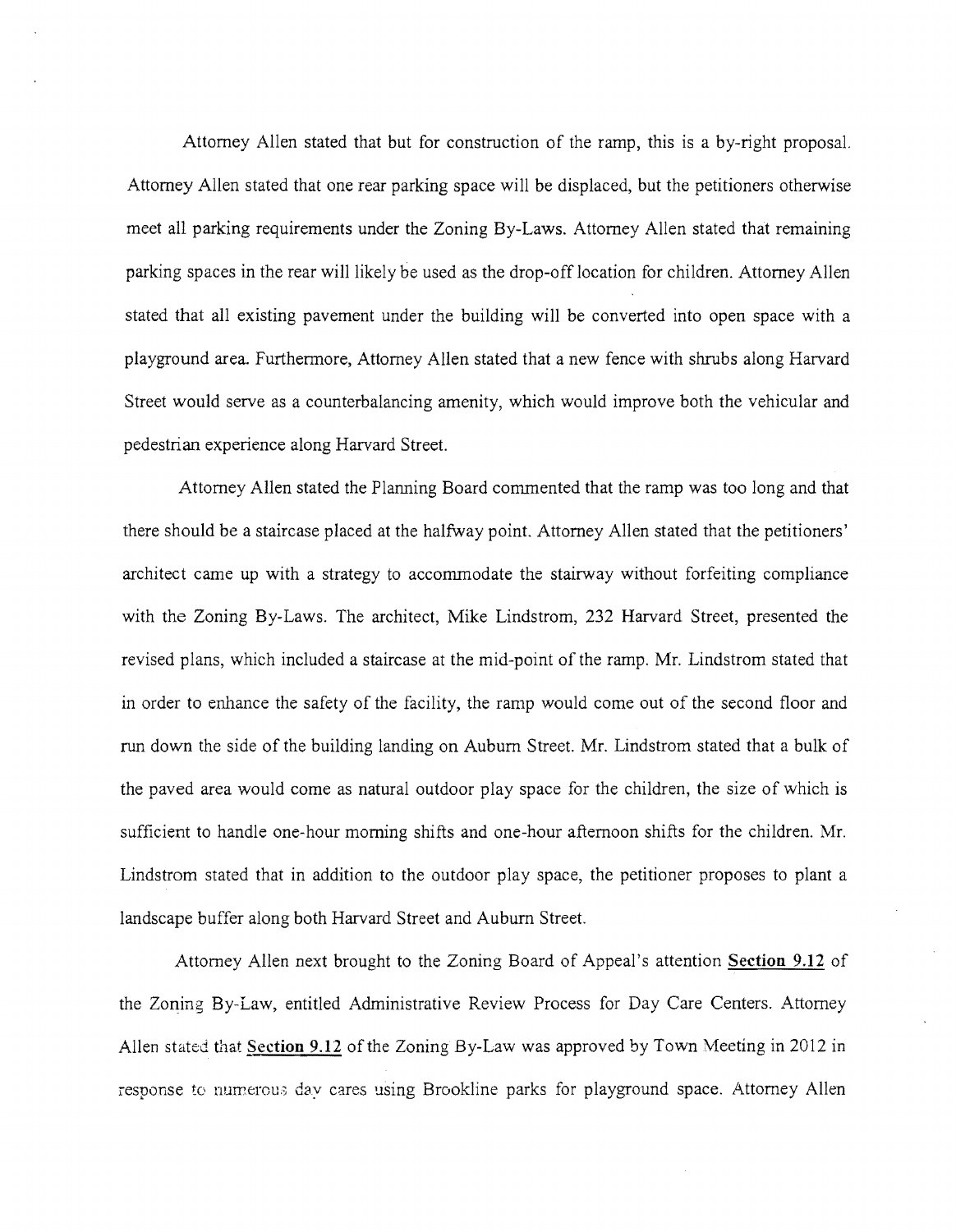stated that **Section 9.12** of the Zoning By-Law provides a process that requires the applicant to submit a proposal to the Health Department, Building Department, Planning Department, and Brookline Parks and Recreation Department. Attorney Allen stated that the administrative review process, requires the petitioners to submit information regarding the day care program, location where the children will play, employee parking, drop-off and pick-up times/zones, and other safety considerations. Attorney Allen stated that the petitioners have complied with all departmental requests and filed the necessary paperwork to go through the administrative review process with the Town of Brookline.

Attorney Allen reminded the Zoning Board of Appeals that the proposed ramp triggers **Sections 5.50, 5.51, 5.60, 5.61, 5.64, 5.70, 5.71, and 5.73** of the Zoning By-Law as a pre-existing non-conforming structure. Attorney Allen asked for relief under **Section 5.09.2.a** of the Zoning By-Law, whereby new structures on Harvard Street require a special permit subject to the design review standards listed under **Section 5.09.4(a-1)** of the Zoning By-Law. Attorney Allen stated the most relevant sections of the design review standards include the following:

Preservation of Trees and Landscape: The proposal will minimally affect the trees located on the property and there will be a significant amount of landscaping to the property.

Relation of Buildings to Environment: The ramp will be constructed on the side and rear of the building and is not expected to negatively impact the relation of the building to the environment.

Relation of Buildings to the Form of the Streetscape and Neighborhood: The ramp will be constructed on the side and rear of the building and is not expected to be visible from the street.

Open Space: Constructing open space from what is currently pavement will increase the open space.

Circulation: The proposal may affect circulation of traffic on the property by displacing ten parking spaces and creating usable open space. It is not anticipated that the change will negatively impact the property.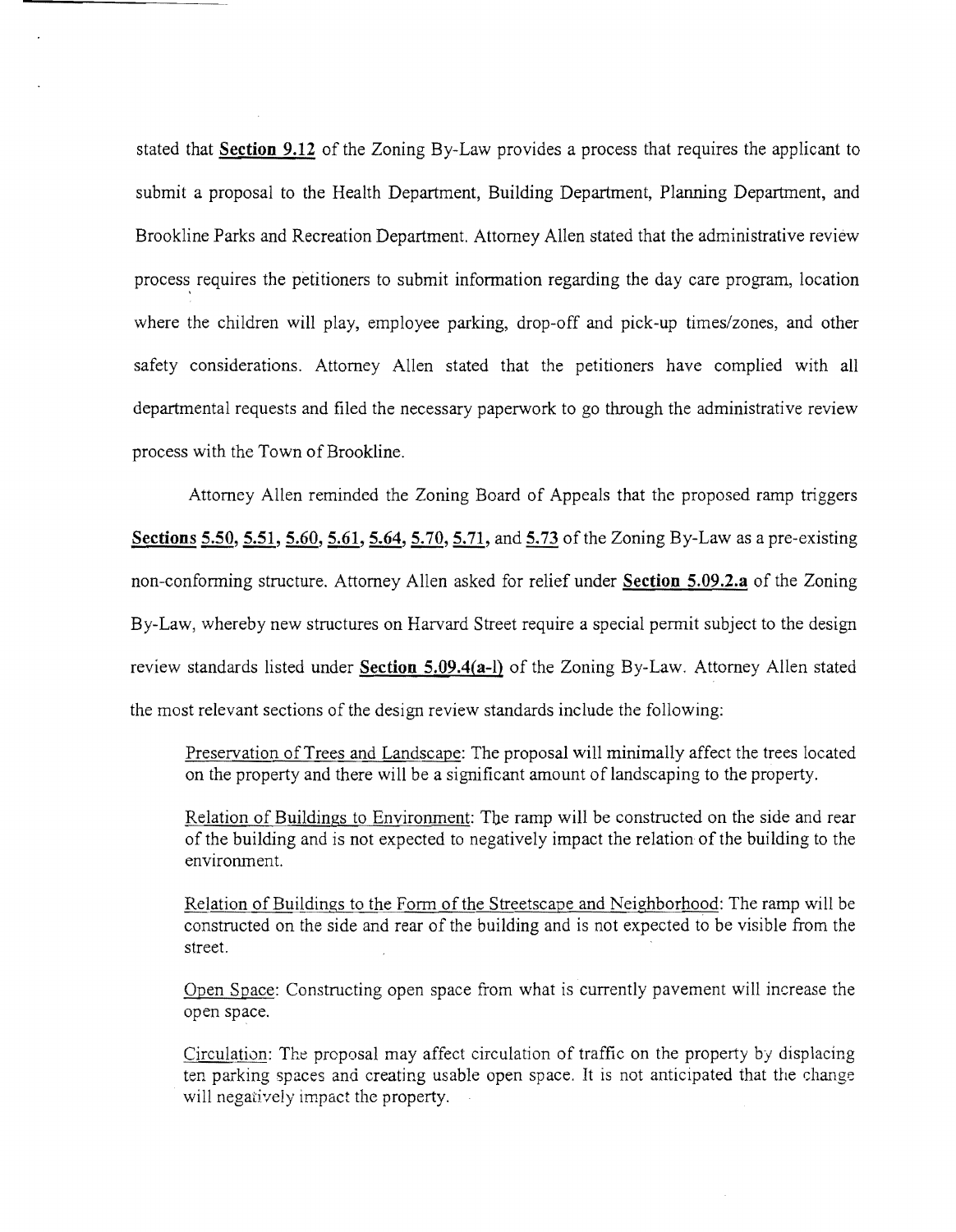In addition, Attorney Allen stated that under Section 5.43 of the Zoning By-Law, the Zoning Board of Appeals may waive yard and setback requirements as well as rear yard requirements under Section 5.70 of the Zoning By-Law if counterbalancing amenities are provided. Attorney Allen stated that the petitioners are proposing to replace the pavement with a significant landscaping plan to accommodate an outdoor play area.

Attorney Allen discussed relief under Section 8.02.2 of the Zoning By-Law, whereby a special permit is required under Section 9.05 of the Zoning By-Law to alter and/or extend a nonconforming structure. As for Section 9.05 of the Zoning By-Law, Mr. Allen noted: (1) the specific site is an appropriate location for such use where the property is located in an L-l.O District; (2) there will be no adverse affect to the neighborhood where the building will not be used as a business; (3) no nuisance or serious hazard to vehicles or pedestrians exists; (4) adequate and appropriate facilities will be provided for the proper operation; and (5) development will not have a significant adverse effect on the supply of housing available for low and moderate income people.

Finally, Attorney Allen stated that the Planning Board unanimously voted to approve construction of the ramp to allow access to the second story from the ground level. Finally Attorney Allen stated that the petitioners received letters of support from immediate neighbors.

The Zoning Board of Appeal Members then asked several questions about the proposal.  $\sim$ Zoning Board of Appeals Member Mark Zuroff inquired whether the rear abutter had any objection to the ramp. Attorney Allen stated that the rear abutter presented concerns regarding circulation at the Planning Board and Assistant Director for Regulatory Planning, Polly Selkoe, suggested this proposal may provide the Town of Brookline with a way to circulate ingress traffic onto Auburn Street and egress traffic out of Harvard Street. Zoning Board of Appeals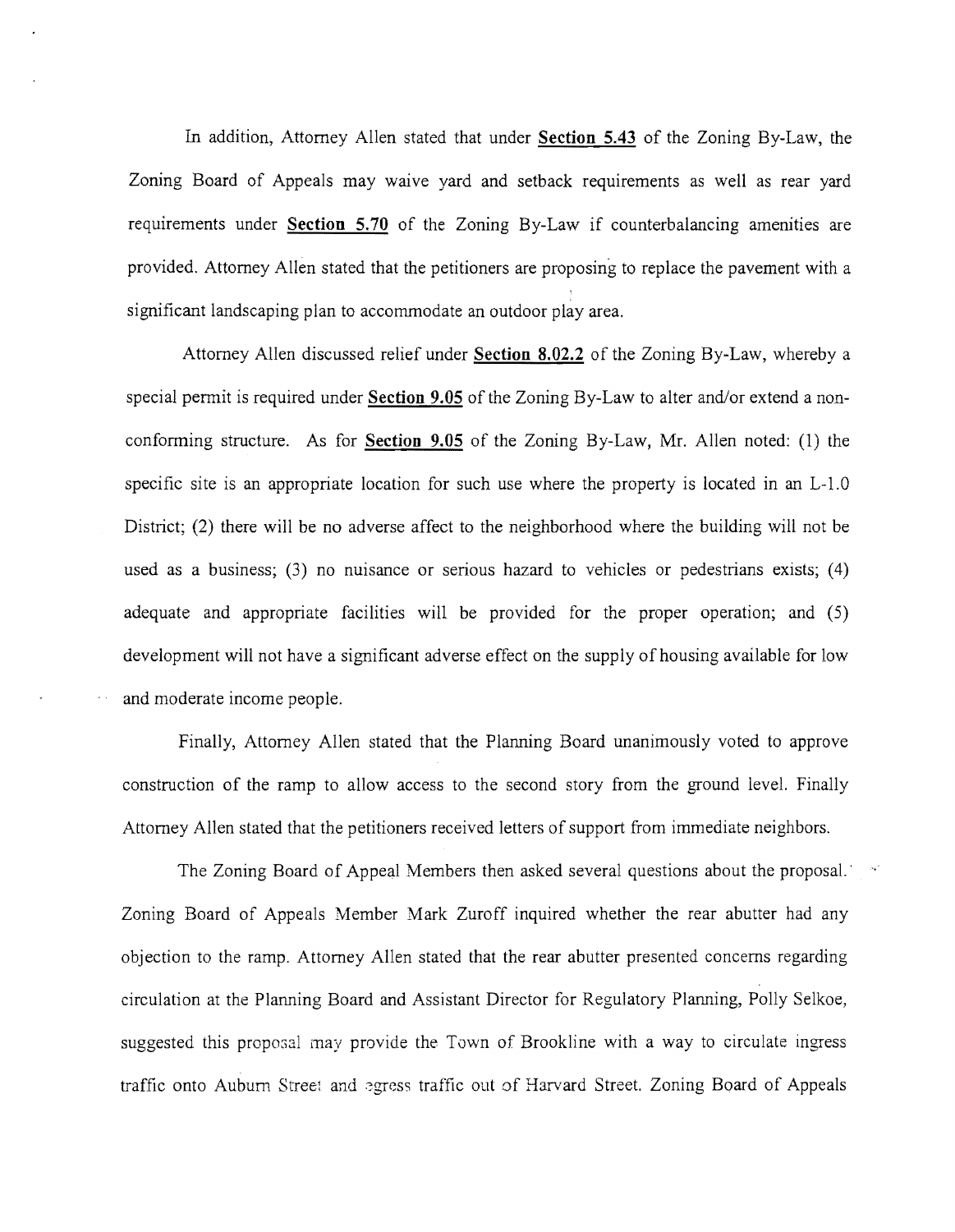Member Zuroff asked if the petitioners met all parking requirements. Attorney Allen stated in the affirmative. Zoning Board of Appeals Chairman Jesse Geller asked whether relief was required for the parking located at 138 Harvard Street at the time of construction in 1987. Attorney Allen deferred to Tim Richard, Town Planner for the Town of Brookline, who stated that in 1987 special permit relief was requested in order to require 25% of parking spaces be designated for compact cars.

Zoning Board of Appeals Chairman Geller asked if anyone present wanted to speak in favor of the application. No one spoke in favor.

Zoning Board of Appeals Chairman Geller asked if anyone present wanted to speak in opposition to the application. Ernest Frey, 423 Washington Street, Town Meeting Member for Precinct 7, stated concerns with the safety of an infant childcare facility located on the second floor, and that the ramp be removed in the event the property is not used for a day care facility. He also questioned the adequacy of issuance of notice to abutting property owners, and the number of childcare centers in Brookline.

Attorney Robert R. Berluti, 44 School Street, Boston, Massachusetts spoke on behalf of the owner of Unit 1, 3-5 Harvard Avenue. Attorney Berluti contested the nature of the variance requested. Chairman Geller explained that the petitioners were not seeking a variance. Attorney Berluti stated that parking was insufficient to handle the pick-up and drop-off for 113 pre-school aged children. Attorney Berluti stated that a traffic study should have been completed. Attorney Berluti questioned why the proposal did not include a cover to protect the ramp from inclement weather. Finally, Attorney Berluti commented on the issue of notice.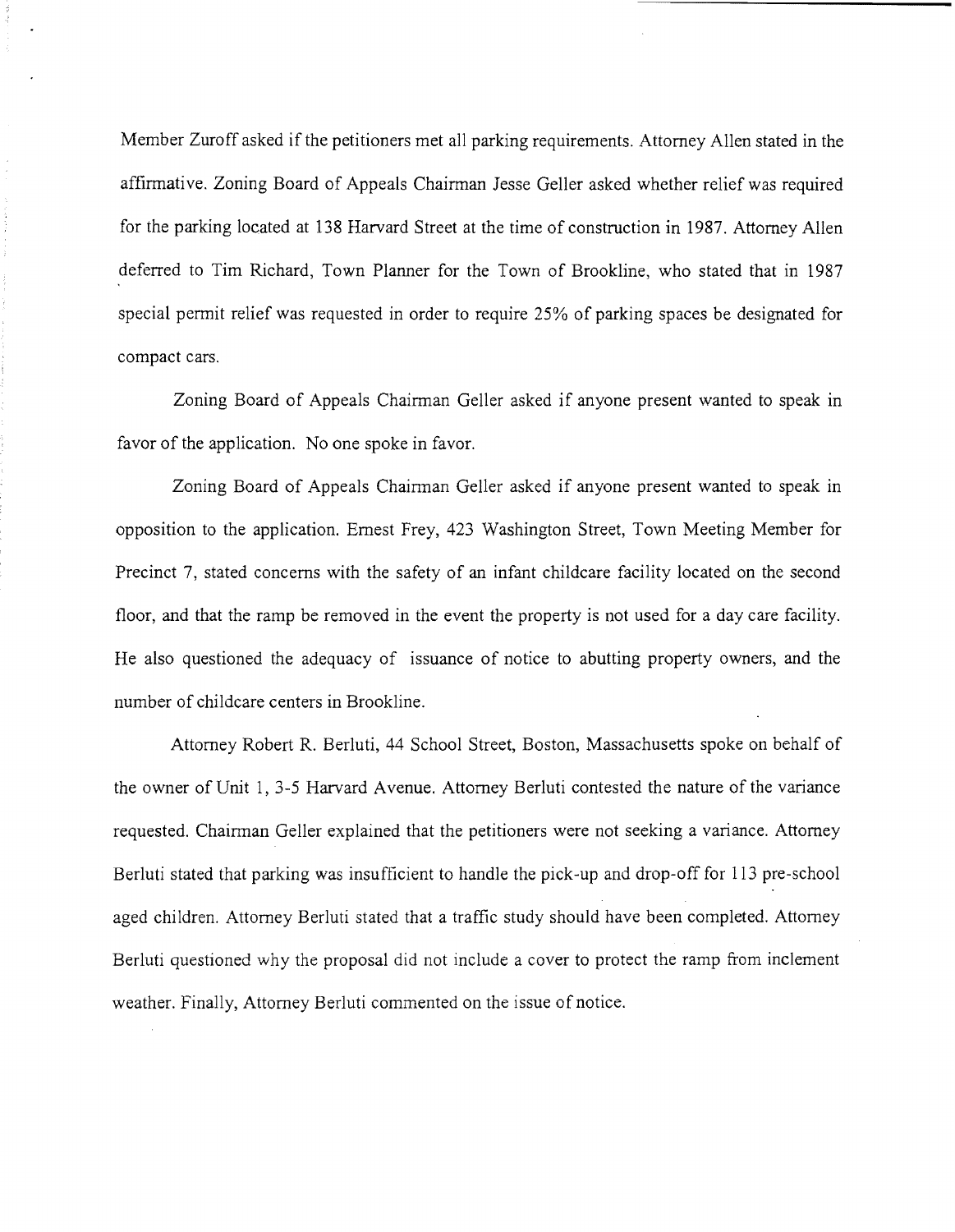James Slayton, 15 Auburn Street, Town Meeting Member for Precinct 7, echoed similar concerns with improper use of the ramp, circulation during peak pick-up and drop-off periods, maintenance during inclement weather, and the proximity of the ramp to the property line.

The Zoning Board of Appeals Board Members then asked several questions about the proposal. Zoning Board Member Mark Zuroff inquired whether consideration was given to moving the ramp to the center of the lot. Attorney Allen explained this option was unfeasible given the topography of the lot. Zoning Board of Appeals Member Mark Zuroff asked if any thought was given to covering the ramp or installing a higher guardrail. Attorney Allen stated that the Planning Board took issue with covering the ramp and the current proposal includes a forty-two inch guardrail on both sides of the ramp, which is standard on decks and similar areas. Mike Lindstrom, the petitioners' architect stated that this proposal is a voluntary means of egress that would require a major alteration to construct a roof. In addition, Mr. Lindstrom explained that the petitioners' plan to discourage improper use by installing a gate at the bottom of the ramp and staircase. Attorney Allen stated that in order to alleviate abutting neighbor concerns, the petitioners are willing to include a six-foot section of fence where access to the rear abutter is most directly affected. Finally, Zoning Board of Appeals Member Mark Zuroff asked if the petitioners considered heating elements to melt the snow on the ramp. Attorney Allen stated that the proposal will likely improve snow removal because the playground will provide a place to deposit the snow.

 $\frac{1}{2}$ 

 $\frac{1}{2}$ 

 $\hat{\tau}$ 

Attorney Allen resumed his presentation to the Zoning Board of Appeals. Attorney Allen . clarified that the aforementioned fire drills are required by the Commonwealth of Massachusetts, not the Town of Brookline Fire Department. Attorney Allen stated the petitioner's lease agreement requires the premises be restored after the lease tenninates, therefore the ramp must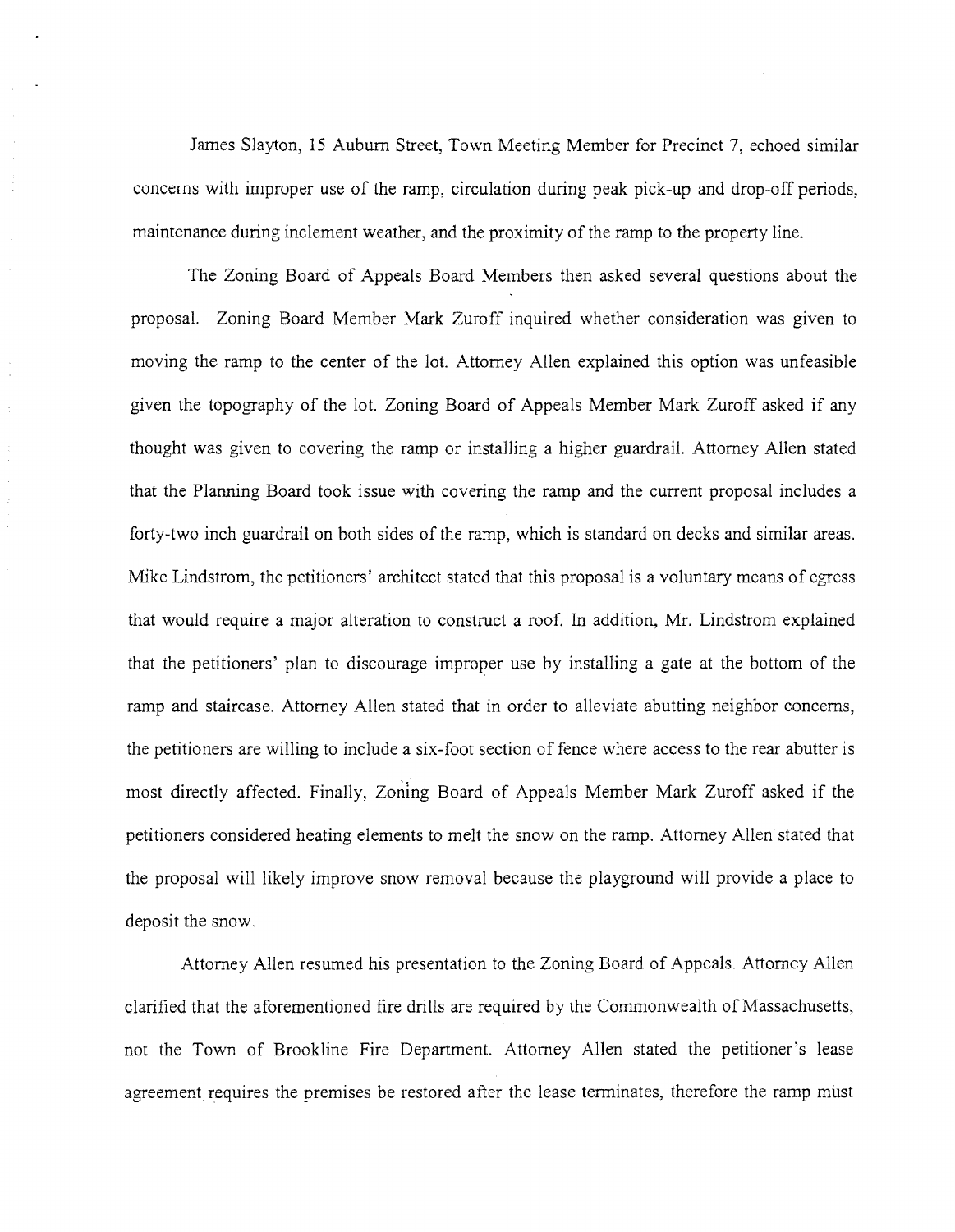be removed and open space restored to the parking lot. Finally, Attorney Allen stated that the petitioners comply with the parking requirements and the traffic study is not relevant to the special permit relief requested.

Timothy Richard, Planner for the Town for Brookline, delivered the findings of the

Planning Board:

### **FINDINGS**

Section 5.09.2.a - Design Review: New structures on Harvard Street require a special permit subject to the design review standards listed under *Section 5.09.4(a-l).* All the conditions have been met, and the most relevant sections of the design review standards are described below:

a. Preservation of Trees and Landscape - The proposal will affect trees located on the rear of the property.

b. Relation of Buildings to Environment – The ramp will be constructed on the side and rear of the building, and is not expected to impact the relation of the building to the environment.

c. Relation of Buildings to the Form of the Streetscape and Neighborhood - The ramp will be in the side and rear of the building, and is not expected to be very visible from the street.

d. Open Space - The open space will be increased by the proposal.

e. Circulation - The proposal will affect circulation of traffic on the property, as it will displace 10 parking spaces, and create usable open space. It is not anticipated that the change will negatively impact the property.

Section 5.43 - Exceptions for Yard and Setback Requirements

Section 5.50 - Front Yard Setback Requirements

Section 5.51 - Projections into the Front Yard

Section 5.60 - Side Yard Requirements

Section 5.61 - Projections into the Side Yard

Section 5.64 - Side Yards for Non-Dwelling Uses in Business or Industrial Districts

Section 5.70 - Rear Yard Requirements

Section 5.71 - Projections into the Rear Yard

Section 5.73 - Rear Yards in Business and Industrial Districts

| <b>Dimensional Requirements</b>  | Required     | <b>Existing</b> | Proposed | Relief                      |
|----------------------------------|--------------|-----------------|----------|-----------------------------|
| <b>Front Yard Setback (Ramp)</b> | 10'          | 13.37'          | 13.37'   |                             |
| Side Yard Setback (Ramp)         |              | 9.14'           | 2.58'    | Special Permit <sup>*</sup> |
| Rear Yard Setback (Ramp)         | $20^{\circ}$ | 21.30'          | 1.67'    |                             |

\* Under Section *S.43* of the Zoning By-law, the Board of Appeals may waive dimensional requirements in lieu ofa counterbalancing amenity. The applicant is proposing to make improvements to the landscaping by installing a playground and landscaping in place of existing parking spaces.

#### Section  $8.02.2$  – Alteration or Extension

A special permit is required to alter a pre-existing non-conforming structure or use.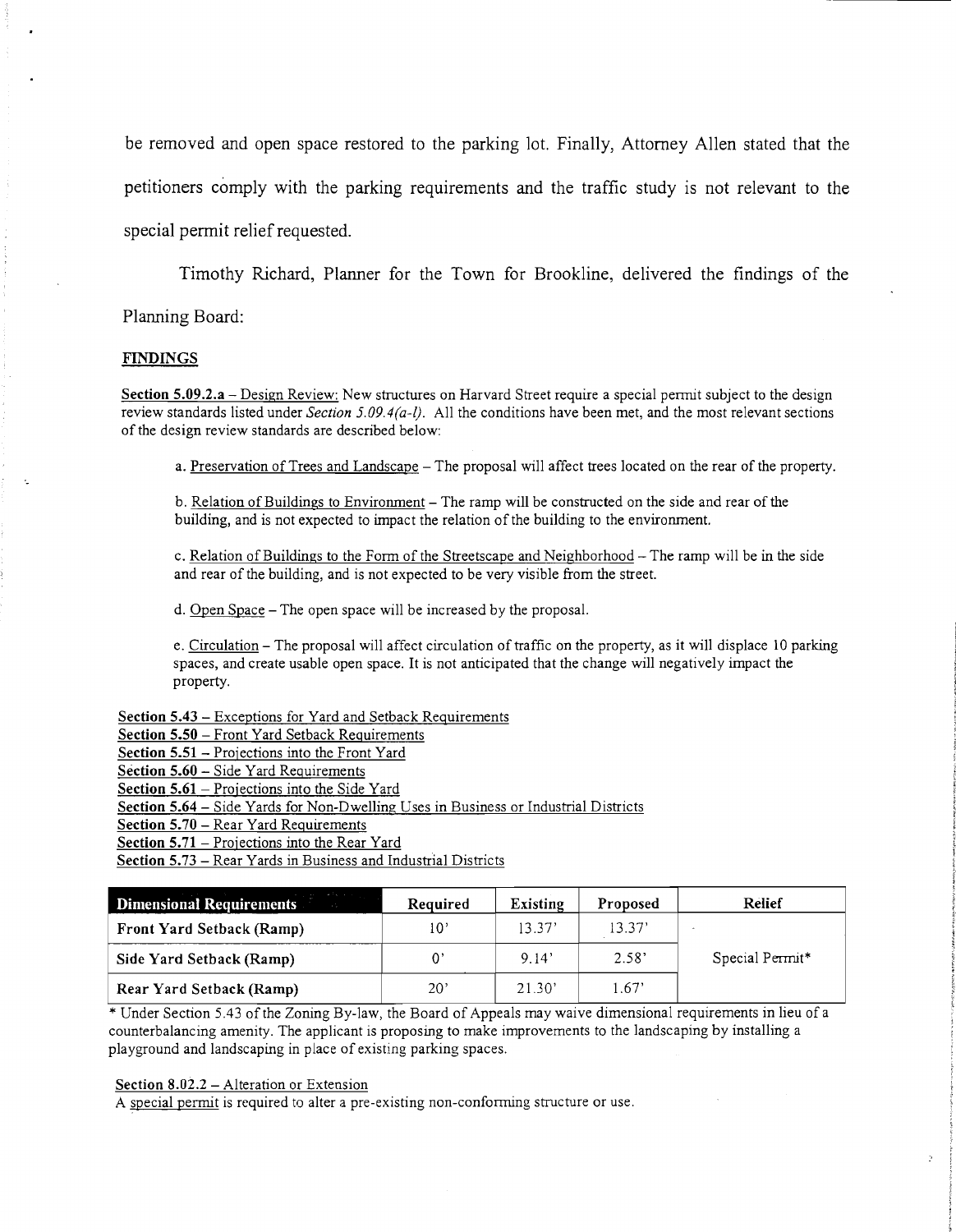Mr. Richard stated that the Planning Board is supportive of the proposal to construct a ramp that will allow access to the second story from the ground level. Mr. Richard stated that the proposal is attractively designed, and is not expected to negatively impact the neighborhood. Mr. Richard stated that the most impacted property is directly to the north, and there are no windows on that side of the neighboring building. Mr. Richard stated that the Planning Board views the proposed playground and landscaping as sufficient to satisfy the counterbalancing amenity requirement. Therefore, the Planning Board recommends approval of the plans by Davis Square Architects, dated *7/3120l3,* subject to the following conditions:

- 1. Prior to the issuance of a building permit, the applicant shall submit a final elevations and a final site plan subject to the review and approval of the Assistant Director of Regulatory Planning.
- 2. Prior to the issuance of a building permit, the applicant shall submit a final landscape plan, lighting plan, and auxiliary stair, indicating all counterbalancing amenities subject to the review and approval of the Assistant Director of Regulatory Planning.
- 3. Prior to the issuance of a building permit, the applicant shall submit to the Building Commissioner for review and approval for conformance to the Board of Appeals decision: 1) a final site plan stamped and signed by a registered engineer or land surveyor; 2) final building elevations stamped and signed by a registered engineer; and 3) evidence that the Board of Appeals decision has been recorded at the Registry of Deeds.

Zoning Board of Appeals Chairman Geller then called upon Timothy Richard, who spoke on behalf of the Building Department, to deliver the comments of the Building Department. Mr. Richard stated that the use is as of right, subject to the multi-department administrative review process under Section 9.12 of the Zoning By-Law. Mr. Richard stated that the proposed play area is a fantastic use of space that will allow Bright Horizons to be the only day care in Brookline, Massachusetts to have a play space that can be used in inclement weather. Mr. Richard stated that the ramp will allow for safe egress for infants, basinets, and cribs to be transported from the second floor to the first floor. Mr. Richard stated that there will be minimal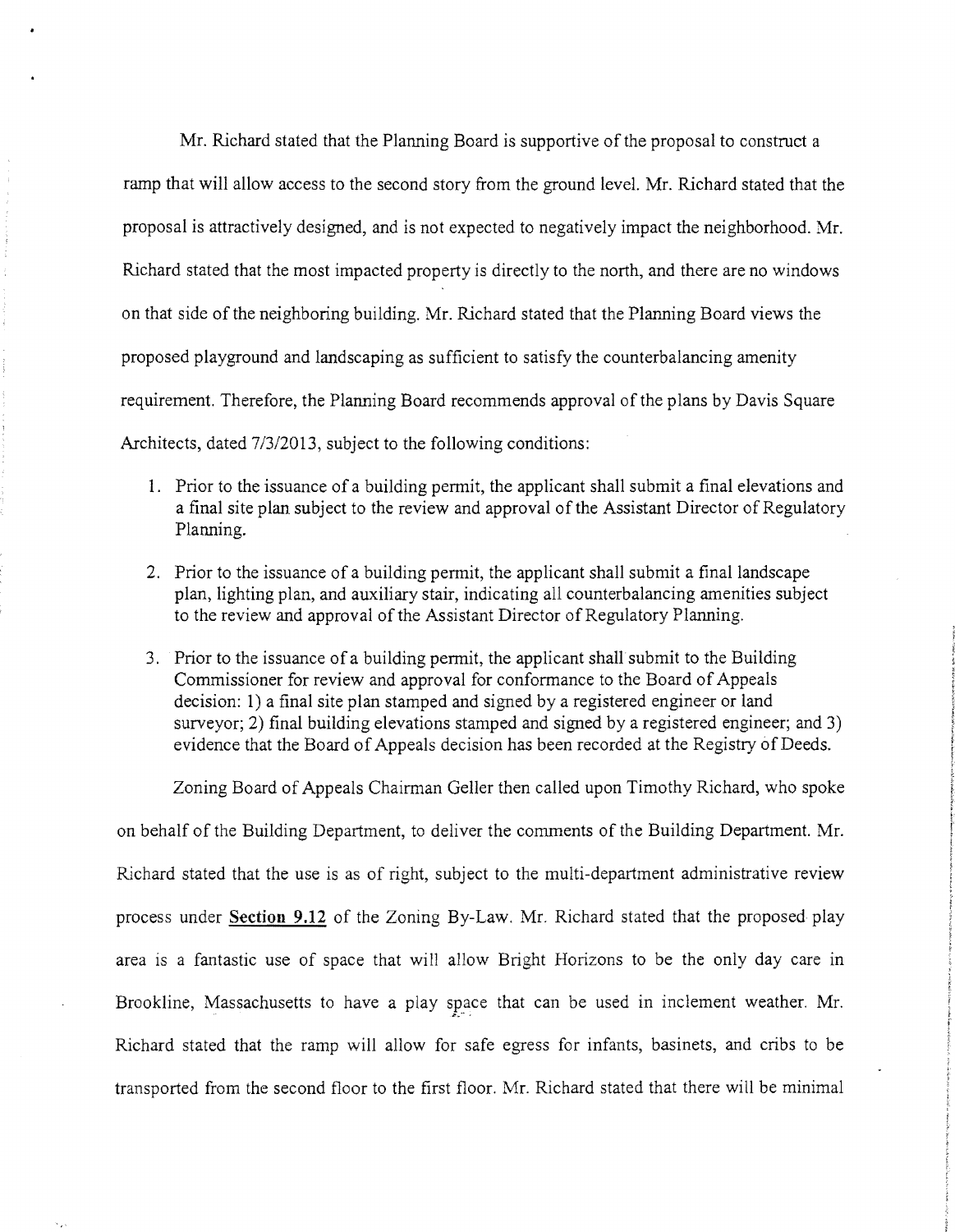effect on the abutting properties. Mr. Richard stated that the ramp will not be used for daily ingress and egress travel, so the benefits of including a staircase are unknown.

In deliberation, Board Member Johanna Schneider stated that it is important to keep in mind that the issue before the Zoning Board of Appeals is whether to construct a ramp, not the use of the premises as a daycare. Board Member Schneider stated no objection to granting special permit relief in the interest of children's safety. Board Member Zuroff concurred and restated the condition that the special permit be limited to the use of the ramp for a childcare facility.

Zoning Board of Appeals Chairman Geller stated that he felt relief was proper. Chairman Geller stated the petitioners are creating a functional building that will face Harvard Street. Chairman Geller stated that there is testimony of no significant impact on abutting properties. Chairman Geller stated that the petitioners comply with all parking requirements. Chairman Geller stated that the petitioners are subject to further review under **Section 9.12** of the Zoning By-Law prior to issuance' of the Building Permit. Chairman Geller reaffirmed support for adding height to the fence and limiting the use of the ramp for a childcare facility only. Chairman Geller further stated that the elements under Section 9.05 of the Zoning By-Law were met.

The Board then determined, by unanimous vote that the requirements for Special Permit relief from Sections 5.09.2.a, 5.43, 5.50, 5.51, 5.60, 5.61, 5.64, 5.70, 5.71, 5.73 and 8.02.2 of the Zoning By-Law were met. The Board made the following specific finding pursuant to Section 9.05 of the Zoning By-Law:

- a. The specific site is an appropriate location for such a use, structure, or condition.
- b. The use as developed will not adversely affect the neighborhood.
- c. There will be no nuisance or serious hazard to vehicles or pedestrians.